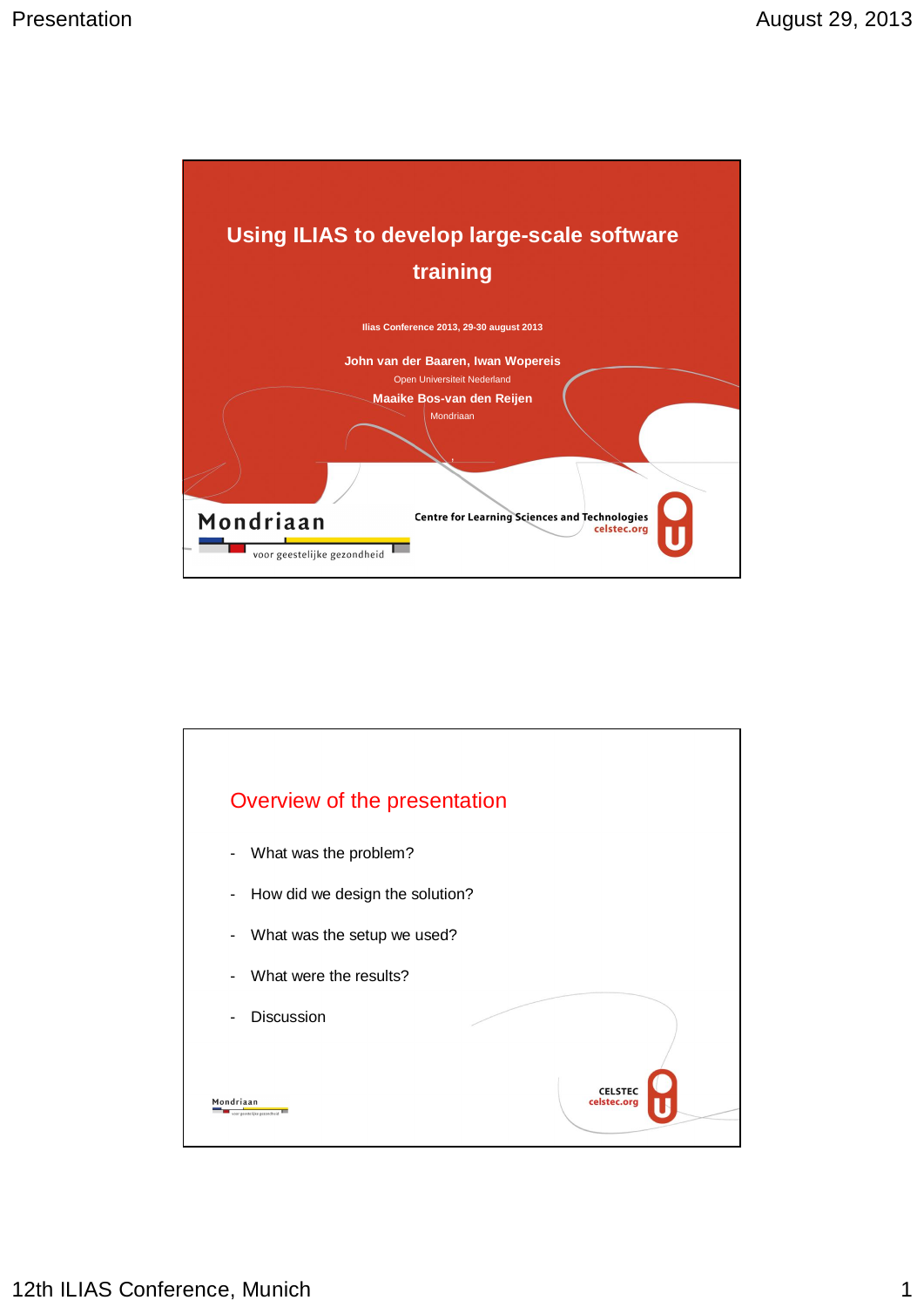

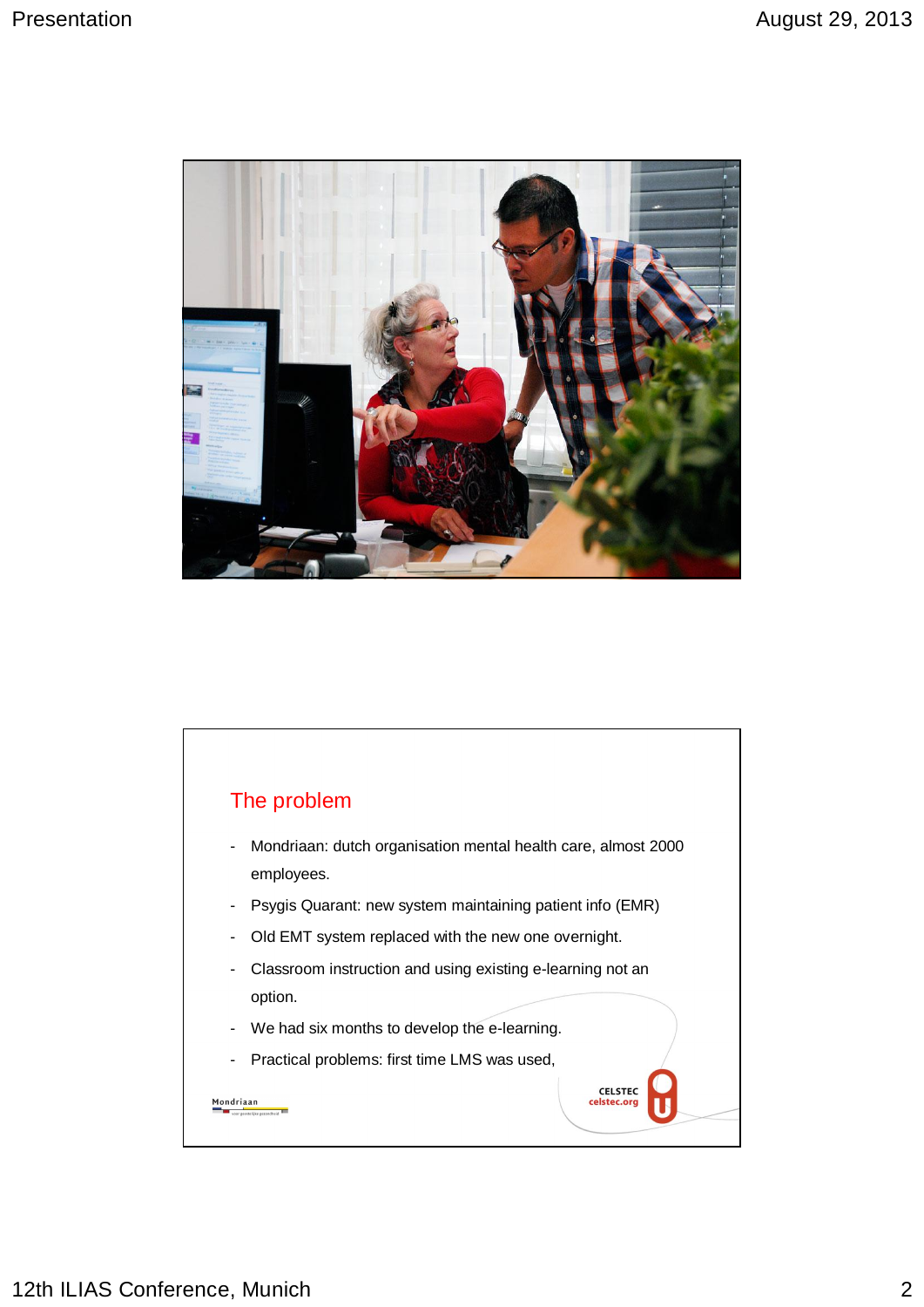

|                                             | Main tasks for each user group      |                                 |                                     |
|---------------------------------------------|-------------------------------------|---------------------------------|-------------------------------------|
| <b>Course ADMIN</b>                         | <b>Course THERA</b>                 | <b>Course PSYCH</b>             | <b>Course NURSE</b>                 |
| <b>Registration and</b><br>creating dossier | Appointments and<br>dossier (4)     | Appointments and<br>dossier (4) | Report (6)                          |
| Unplanned activity (1)                      | Adapt appointment (5)               | <b>Adapt</b><br>appointment (5) | <b>Outside</b><br>authorization (2) |
| Outside authorization                       | Unplanned activity (1)              | Report (6)                      | (3) Consult archive                 |
| <b>Consult archive (3)</b>                  | <b>Outside authorization</b><br>(2) | <b>Consult archive</b><br>(3)   | Guidance plan                       |
| <b>Add documents</b>                        | <b>Consult archive (3)</b>          | <b>Anamnesis</b>                | Dialogue model<br>plan              |
| Make an appointment                         | Report (6)                          | Unplanned<br>activity (1)       | Gordon model<br>plan                |
| Outgoing<br>correspondence                  | Create sub plan                     | Outside<br>authorization (2)    |                                     |
| <b>Register client</b>                      | Day care plan                       | <b>Medication</b>               |                                     |
| <b>Activity plan</b>                        |                                     |                                 |                                     |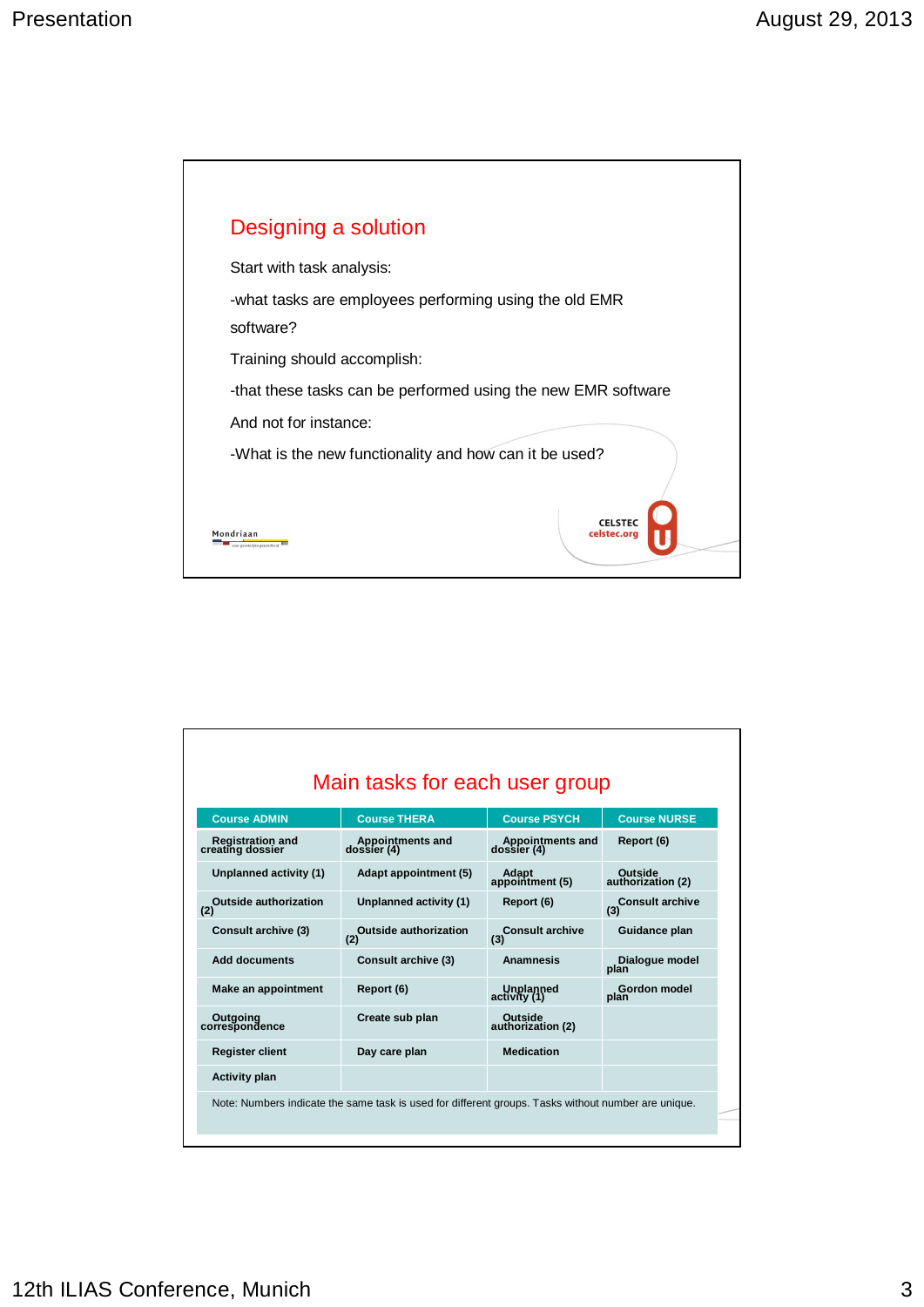

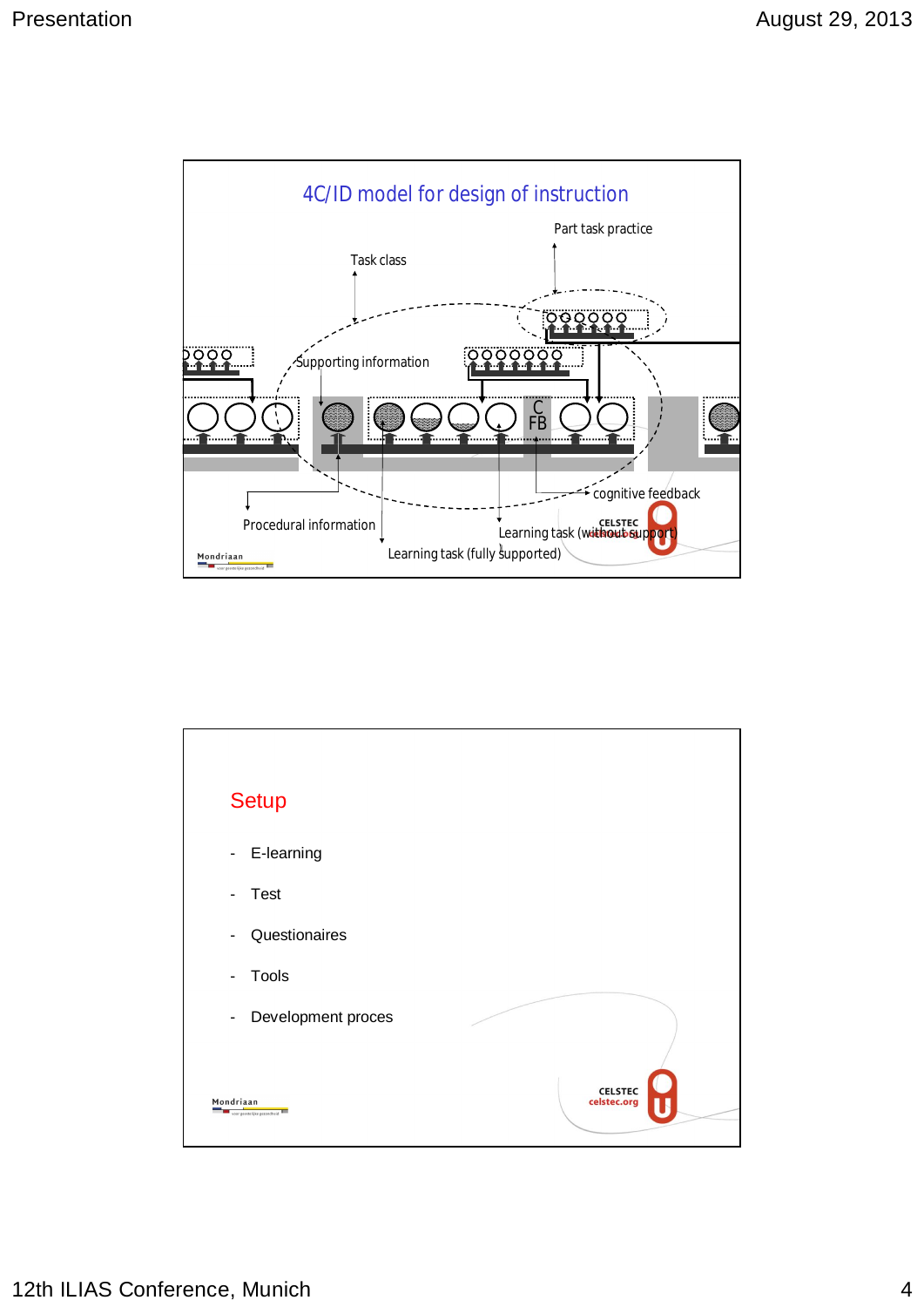| Psygis Quarant<br>Administratief |                                          |                           |                                                  |                        |                                     |    |                                       |
|----------------------------------|------------------------------------------|---------------------------|--------------------------------------------------|------------------------|-------------------------------------|----|---------------------------------------|
| ▼ Over deze module               |                                          |                           |                                                  |                        |                                     |    |                                       |
| O Over deze module               | Oefening 2                               |                           |                                                  |                        |                                     |    |                                       |
| ▼ Aanmelden en dossier           |                                          |                           |                                                  |                        |                                     |    |                                       |
| aanmaken                         |                                          | Afspraken                 |                                                  |                        | Aanmaken nieuwe ongeplande afspraak |    | $\Box$<br>53<br>$\Box$                |
| Aanmelden en<br>dossier aanmaken | Algemeen                                 | Afsoraak                  |                                                  |                        |                                     |    |                                       |
| O Oefening 1                     | D                                        |                           | 化                                                | $\mathbf{I}$           |                                     |    |                                       |
| O Oefening 2                     | Agenda<br>Client                         | Behandelaar               | Afspraak                                         | Afspraken per          |                                     |    |                                       |
| ▼ Ongeplande activiteit          | toevoegen<br>Agenda                      | toevoegen                 | opsiaan                                          | behandelaar            |                                     |    |                                       |
| O Ongeplande<br>activiteit       | <b>O</b> U bevindt zich Client Toevoegen |                           |                                                  |                        | Quarant terug te keren              |    |                                       |
| O Oefening 1                     | Naam                                     |                           | rijn                                             |                        |                                     |    | its.<br>Alert                         |
| O Oefening 2                     | Rec                                      | Geboortedatum             |                                                  |                        | ∍it                                 |    |                                       |
| ▼ Buiten autorisatie             |                                          | X Zoek buiten autorisatie |                                                  |                        |                                     |    |                                       |
| Buiten autorisatie               |                                          |                           |                                                  |                        | Zoeken V                            |    |                                       |
| O Oefening 1                     | Cliënten                                 |                           | Geen dienten gevonden, voer een zoekopdracht uit |                        |                                     |    | Behandelrapportag <sup>22</sup><br>r. |
| O Oefening 2                     |                                          |                           |                                                  |                        | Klik op de vink om te zoeken.       |    | es                                    |
| O Oefening 3                     |                                          |                           |                                                  | Geen clienten gevonden |                                     |    |                                       |
| ▼ Archieven raadplegen           | Verslaglegging                           |                           |                                                  |                        |                                     | Y. | 設<br>Behandelplan                     |
| <b>O</b> Archieven<br>raadplegen | Verantwoording                           |                           |                                                  |                        |                                     | ė  |                                       |
| O Oefening 1                     | Contactperiode                           |                           |                                                  |                        |                                     |    |                                       |
| O Oefening 2                     |                                          |                           |                                                  |                        |                                     |    | 23<br>Doelen en<br>r.                 |
| ▼ Documenten toevoegen           | Contactdatum                             | 12-6-2012                 |                                                  | Contactduur<br>田       | 45 minuten (0,75 uur)               |    | Interventies                          |
| O Documenten<br>toevoegen        | Begintijd                                | 14:55                     |                                                  | n<br>Endtlid           | 15:40                               | m  |                                       |
| O Oefening 1                     | Contactgegevens                          |                           |                                                  |                        |                                     |    |                                       |
| O Oefening 2                     | Setting                                  | 1 Individueel             |                                                  | Producttype            | D61A Crisisopvang crisis binnen ku  |    |                                       |
| ▼ Afspraak maken                 | Contactsoort                             | 101 Face to Face contact  |                                                  | Plaats                 | 1 Binnen                            |    |                                       |
| Afspraak maken                   |                                          |                           |                                                  | O.E.                   | Vul zoekterm in                     |    |                                       |
|                                  |                                          |                           |                                                  |                        |                                     |    |                                       |
| O Oefening 1                     |                                          |                           |                                                  |                        |                                     |    |                                       |

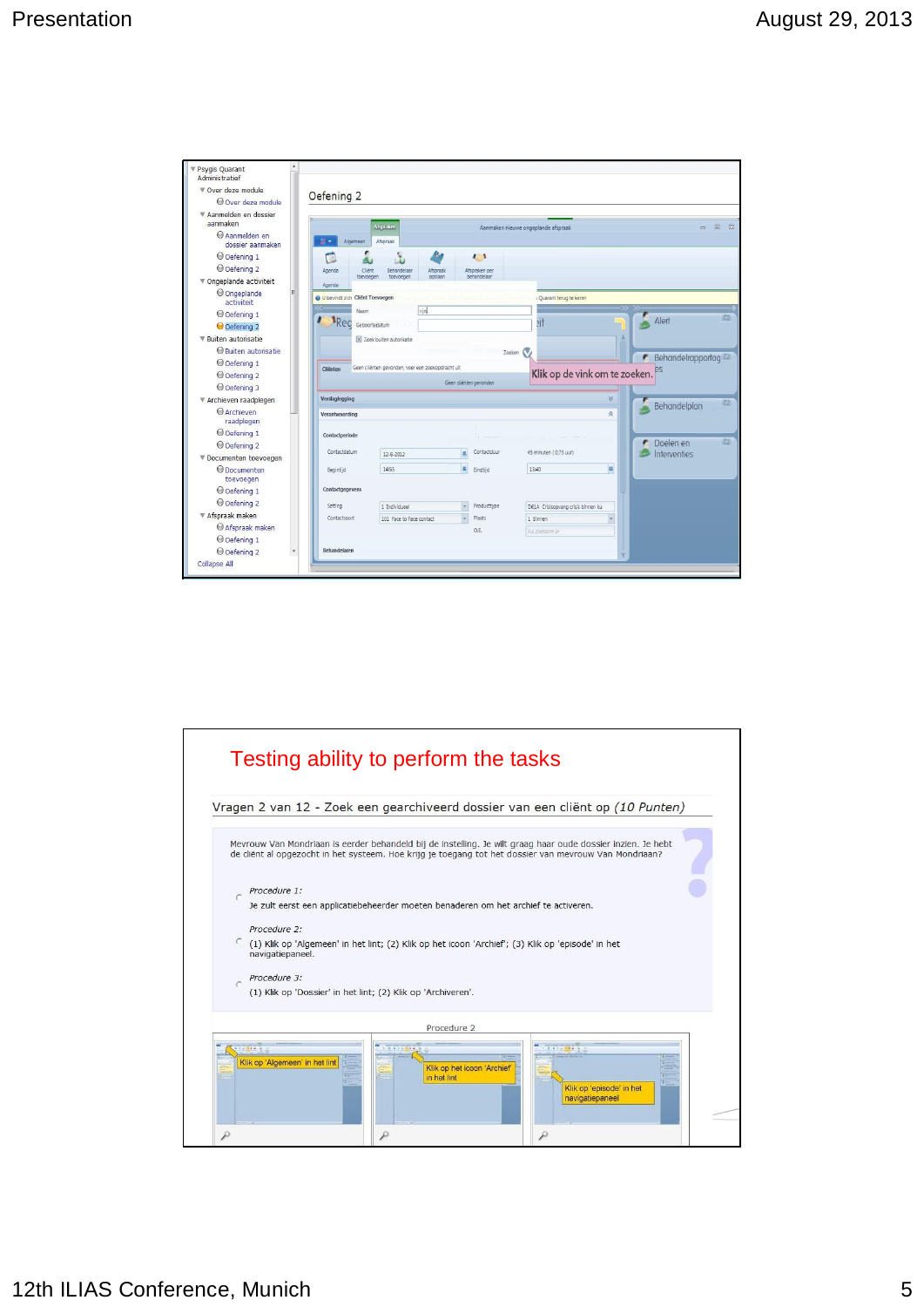

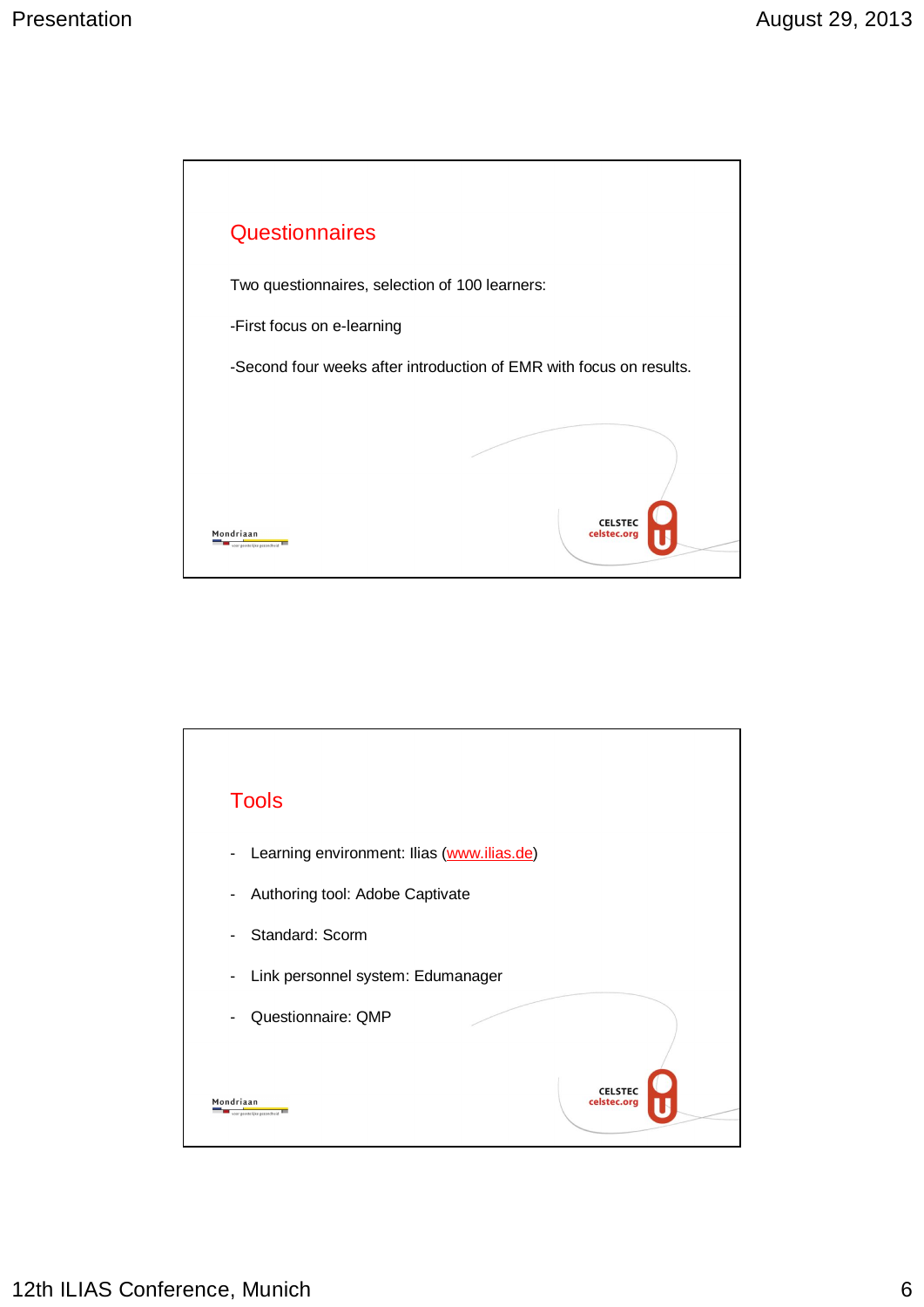

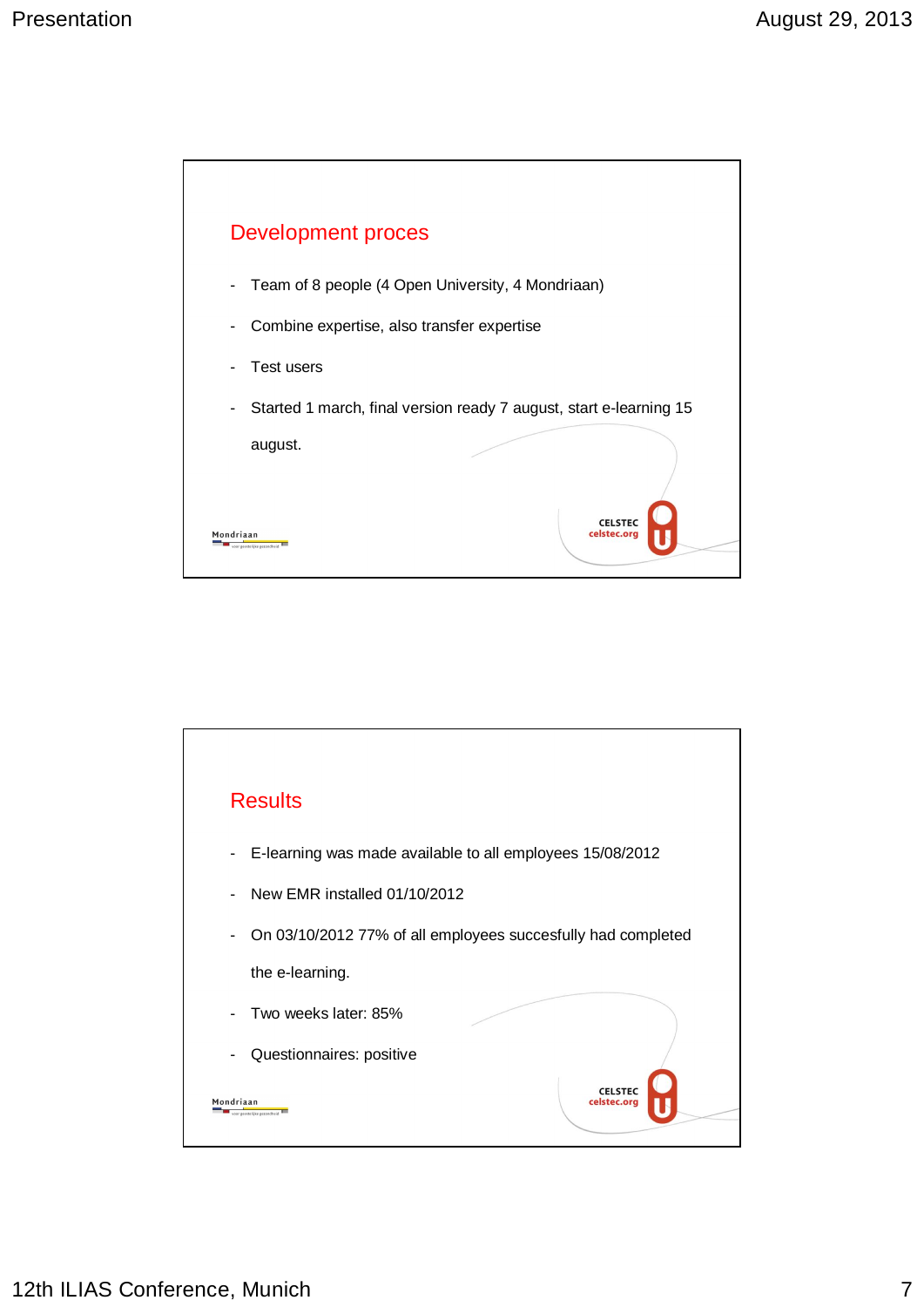| <b>Results</b> |                                     |               |             |
|----------------|-------------------------------------|---------------|-------------|
|                | No. users                           | No. completed | % completed |
| <b>ADMIN</b>   | 172                                 | 132           | 77          |
| <b>PSYCH</b>   | 659                                 | 483           | 73          |
| <b>THERA</b>   | 186                                 | 151           | 81          |
| <b>NURSE</b>   | 956                                 | 749           | 78          |
| <b>Total</b>   | 1973                                | 1515          | 77          |
|                | Note: reference date 3 October 2012 |               |             |

| <b>Results</b> |                                     |                  |                   |
|----------------|-------------------------------------|------------------|-------------------|
|                | <b>Time course</b>                  | <b>Time test</b> | <b>Score test</b> |
| <b>ADMIN</b>   | 1h46m                               | 17 <sub>m</sub>  | 88%               |
| <b>PSYCH</b>   | 1h29m                               | 15 <sub>m</sub>  | 85%               |
| <b>THERA</b>   | 1h41m                               | 17 <sub>m</sub>  | 84%               |
| <b>NURSE</b>   | 1h22m                               | 23m              | 80%               |
|                | Note: reference date 3 October 2012 |                  |                   |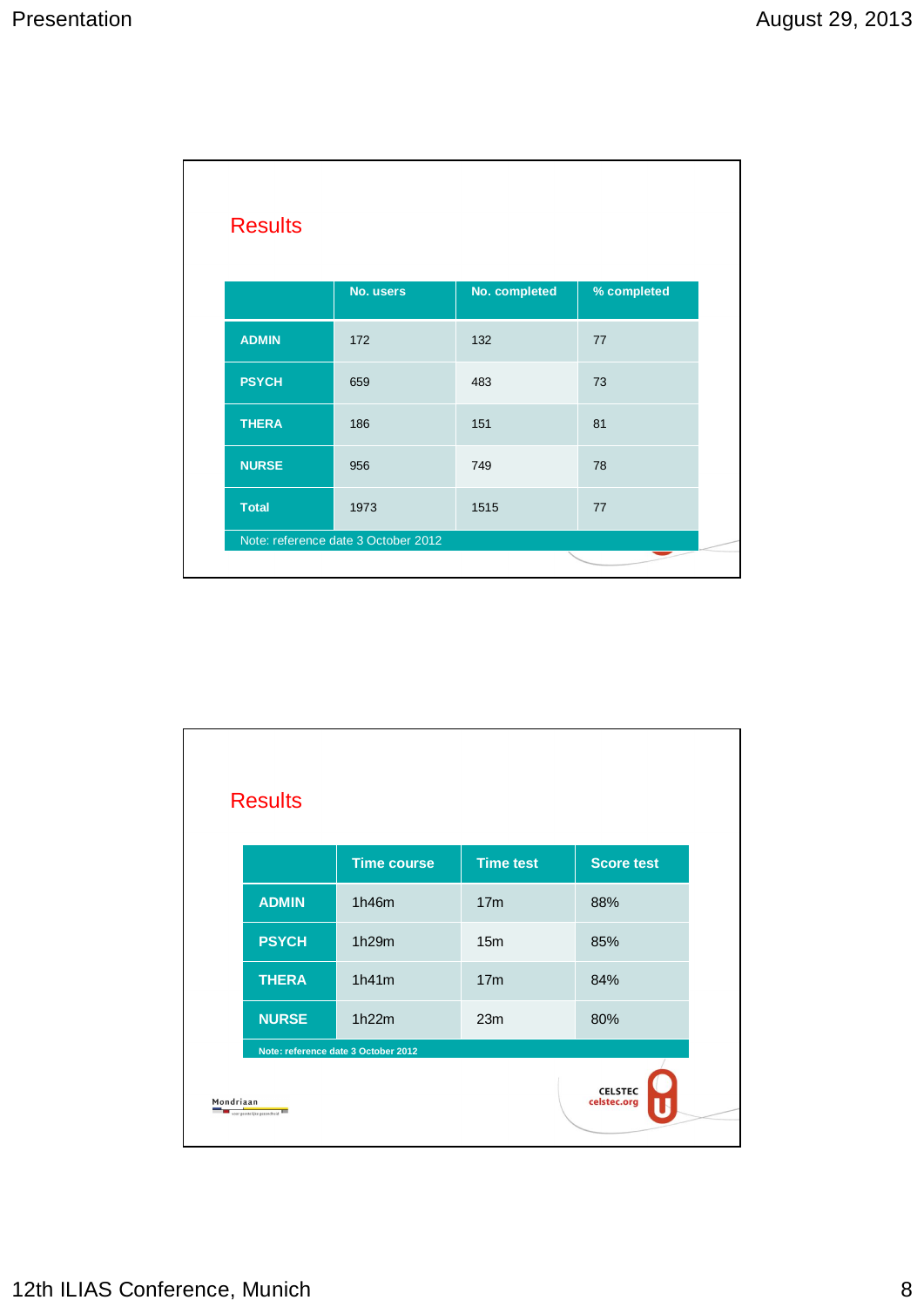